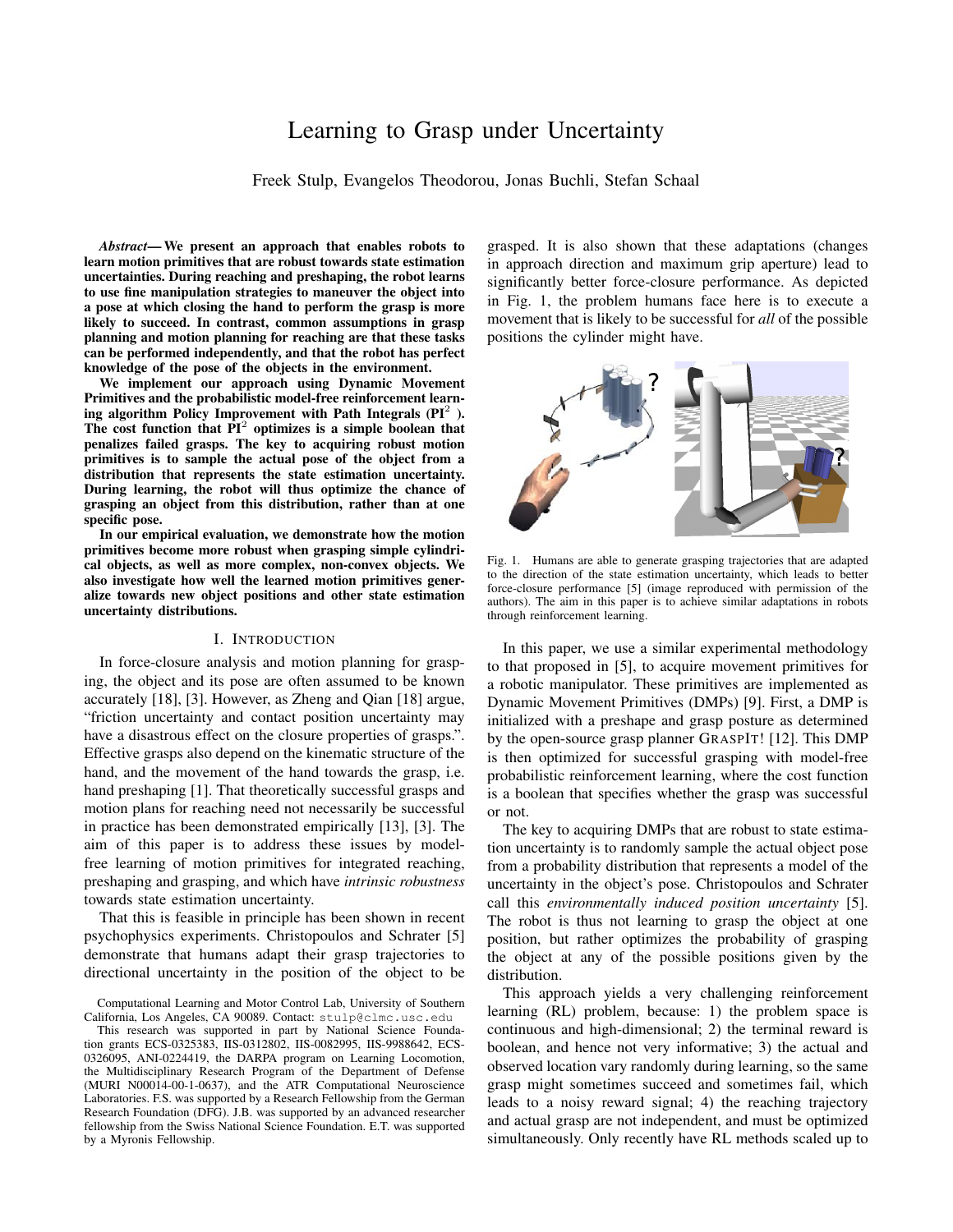tasks of this complexity, and we show that our state-of-theart reinforcement learning algorithm (Policy Improvement with Path Integrals  $-PI^2$  [17]) is able to learn robust grasp trajectories in a reasonable number of exploration trials.

The resulting motion primitive does not explicitly reason about state estimation uncertainties on-line; these uncertainties are rather compiled implicitly into the motion primitive during learning. Therefore we call such motion primitives *intrinsically robust* to state estimation uncertainty. That this robustness indeed leads to better performance, the ultimate goal of this work, is verified in an empirical evaluation.

The rest of this paper is structured as follows. In the next section, we discuss related work. After summarizing our reinforcement learning algorithm  $PI^2$  in Section III, we demonstrate how it is used to learn intrinsically robust motion primitives in Section IV. After presenting the empirical evaluation in Section V, we conclude with Section VI.

## II. RELATED WORK

In the experiments by Christopoulos and Schrater [5], human subjects were required to grasp a cylindrical object. Successful grasping is defined as being able to lift the object. The cylinder is visible initially, but occluded during the actual reaching movement. During occlusion, the cylinder is moved (with a robot) to a random position sampled from a 2D Gaussian distribution. This is the environmentally induced position uncertainty. Before reaching, the cylinder is moved to 5 random positions from the same distributions, allowing subjects to build a model of the distribution. The variation along the major axis of the covariance matrix is almost 50 times that of the minor axis, and the direction of the major axis is rotated over different trials. It is shown that humans adapt to the state estimation uncertainty by changing their angle of approach, and increasing their grip aperture. On average, this leads to better force-closure of the grip. The approach presented in this paper is similar to the experimental protocol of Christopoulos and Schrater [5], but here the learner is a robot rather than a human. For the robot, we see very similar adaptations, which increase the chance of a successful grasp.

In *compliant* or *fine* motion planning [11], mechanical compliance, .i.e. contact between the manipulator and object, is used to reduce uncertainty. Using this approach, it has been shown that a parts feeder with a parallel-jaw gripper is able to manipulate polygonal objects into a specific orientation *without any sensing* [6]. Lozano et al. [11] introduced the concept of a *preimage*, a region in configuration space in which a certain motion command guarantees that goal will be achieved. Using *preimage backchaining*, the same guarantees can be made for a sequence of commands, even under pose and action uncertainty. However, subsequent work demonstrated that this approach has prohibitive computational cost [4]. In contrast to fine motion planning, our approach 1) is model-free; 2) has negligible computational cost on-line; 3) uses one motion primitive instead of a sequence of actions; 4) considers manipulators with higher kinematic complexity. In essence, fine motion planning is not

an explicit goal of our approach; the robot simply learns that fine motion planning is required to solve the task.

Planning with Partially Observable Markov Decision Processes (POMDPs) is an example of reasoning on-line about the effects of uncertainty in state on the outcome of an action. POMDPs have been used to determine when and which exploratory actions are required to reduce the uncertainty about the object and its pose to levels that allow for grasping [8]. Note that our methods do not preclude exploratory actions, or reasoning about state estimation uncertainty during task execution. As we shall see in Section V-D, failure rates after learning might still be too high if the level of state estimation uncertainty is high, simply because no trajectory that grasps all position in the distribution exist. In these cases, a robot would be wiser to perform an exploratory action to reduce uncertainty, rather than execute a motion primitive with a 20% chance of failing. But whether used in an active perception or high-level planning context, we believe it is always preferable to use a motion primitive that has been trained to deal with state estimation uncertainty, rather than one that has not.

Planning for manipulation tasks commonly assumes that the robot has perfect knowledge of the geometry and pose of the objects [3]. However, theoretically successful grasps and motion plans must not necessarily be successful in practice, as has been demonstrated empirically [13], [3]. Berenson et al. address these problems by generating a motion plan that is consistent with *all* object pose hypothesis [3]. This has very high computational cost, and requires an accurate model. Our approach rather replays from memory a motion that has been optimized off-line w.r.t. state estimation uncertainty.

## III. POLICY IMPROVEMENT WITH PATH INTEGRALS - PI<sup>2</sup>

Dynamic Movement Primitives (DMPs) are a flexible representation for motion primitives [9], which consist of a set of dynamic system equations that generate goaldirected movements. In the context of this paper, two DMP parameters are important: 1) the weights  $\theta$ , which determine the shape of the movement, e.g. the end-effector trajectory  $[\ddot{q}_t, \dot{q}_t, q_t]$  over time; 2) the goal g, which determines the final destination of the movement  $q_{t=t_{final}}$ , e.g. the position of an end-effector at the end of the movement.

In this paper, the aim is to determine the parameters  $\theta$ that lead to end-effector and hand posture movements that are most robust to state estimation uncertainty. To do, so we use PI<sup>2</sup>, our model-free probabilistic reinforcement learning algorithm, which is derived from first principles of stochastic optimal control [17]. PI<sup>2</sup> optimizes the DMP parameters  $\theta$ w.r.t. a cost function. As depicted in Fig. 2, it does so by executing a DMP  $K$  times, each time with slightly different parameters  $\theta + \epsilon$ , where  $\epsilon$  is Gaussian noise which is added to explore the parameter space. These 'noisy' DMP parameters generate slightly different movements  $[\ddot{q}_t^k, \dot{q}_t^k, q_t^k]$ , which each lead to different costs  $S_t^k$ . Given the costs and noisy parameters of the K DMP executions, called *roll-outs*, PI<sup>2</sup> then updates the parameter vector  $\theta$  such that it is expected to generate movements that lead to lower costs in the future. After an update, the DMP is evaluated by executing it with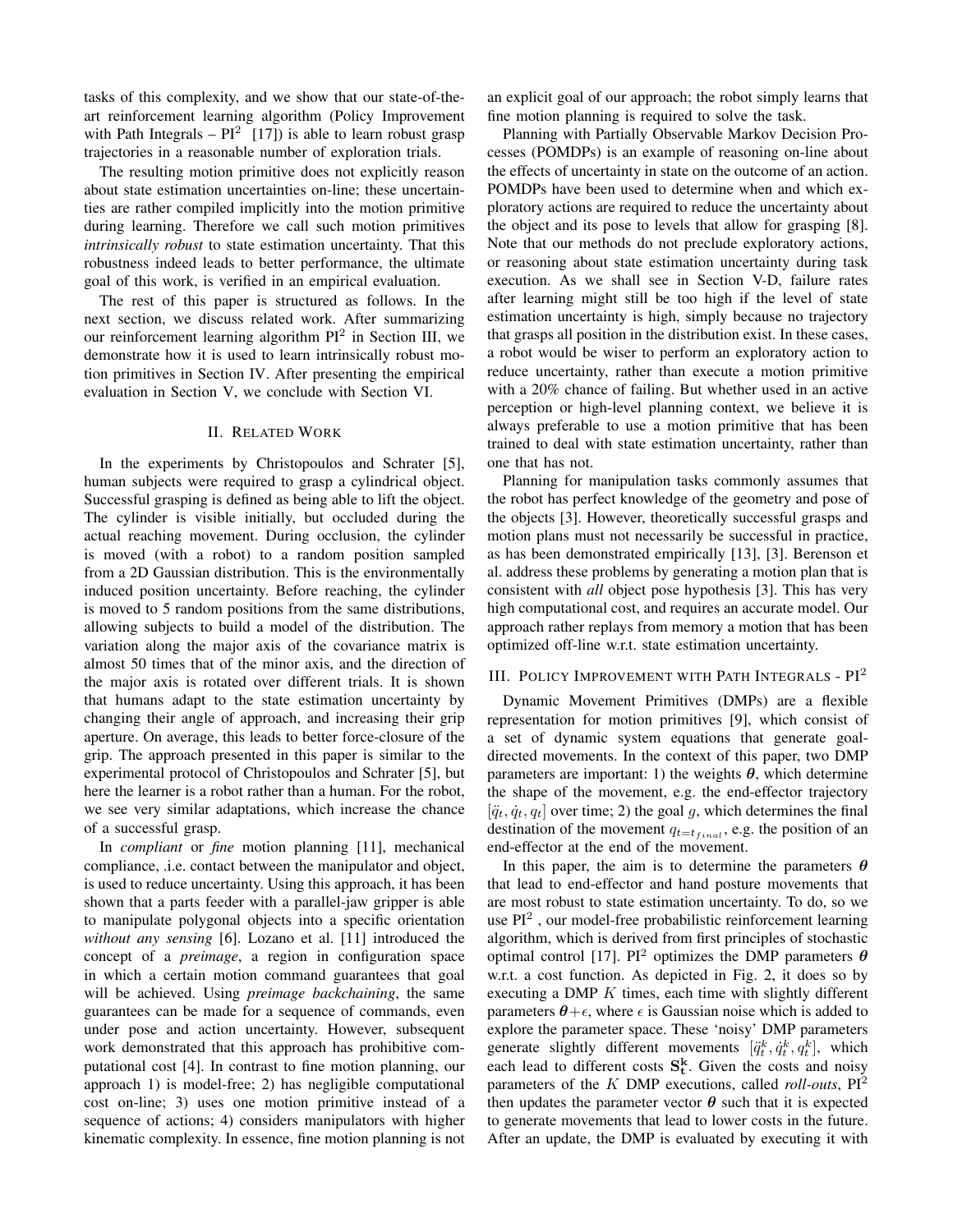the new  $\theta^{new}$ , without noise, i.e.  $\epsilon = 0$ . The process then continues with the new  $\theta$  as the basis for exploration. This generic loop is similar to other reinforcement learning algorithms [14].  $PI<sup>2</sup>$  achieves its superior performance in the parameter update step, which is derived in full in [17].



Fig. 2. Overview of the  $PI<sup>2</sup>$  algorithm.

Detailed descriptions of DMPs and  $PI^2$  are found in [9] and [17] respectively. Open-source implementations of DMPs and  $PI<sup>2</sup>$  are available at:

http://www-clmc.usc.edu/Resources/Software

## IV. ACQUIRING INTRINSICALLY ROBUST MOTION PRIMITIVES WITH (ENVIRONMENTALLY INDUCED) POSITION UNCERTAINTY

In this section, we describe how  $PI^2$  is used to learn intrinsically robust motion primitives.

Initialization of the DMP. First, we determine the best grasp and preshape posture of the hand with GRASPIT!, an open-source grasp planner that searches for good grasps by optimizing quality measures based on grasp wrench space [12]. Then, we generate a minimum-jerk trajectory that consists of two parts. *1) Reaching:* Move the endeffector from its initial pose to the preshape pose, which is a 6D trajectory representing position and orientation of the end-effector. During this end-effector movement, the hand posture is the preshape posture determined by GRASPIT! *2) Grasping:* Move the hand posture from the preshape to the final grasp, represented as a  $n$ -dimensional minimum-jerk trajectory in the n-dimensional joint space of the hand. In this second part, the end-effector pose is kept constant. Finally, a  $6+n$ -dimensional DMP is trained with this trajectory, as described in [9].

In simulation, provide the probability distribution for the state estimation uncertainty in the object pose. Stateof-the-art sensors for robots, such as cameras, laser-scanners, and sonar sensors, are continuously improving in terms of fidelity and cost. However, these sensors are never perfect, and the algorithms that operate on them are only able to localize objects within some hypothetical probability distribution of pose estimates. When applied in simulation, the approach we present here *mimics* these imperfections by sampling object poses from a model of the probability distribution for a given robot. We thus *induce* position uncertainty. In principle, any (multi-modal) distribution can be used, but in this paper we use a 2D Gaussian, as in [5]. We assume that the z-coordinate of the object is fixed, as it stands on a table of known height.

When learning on a real robot, there is no need to specify a distribution, as position uncertainty must not be induced, but arises 'for free' from the robot's state estimation. Note that the learning algorithm does not require a model of the state estimation uncertainty. In fact, it is not even aware that state estimation uncertainty exists at all. It simply performs exploratory manipulation actions, observes the result, and adapts future behavior to optimize the cost function. So on the real robot, instead of adapting to a model of the robot's uncertainty,  $PI^2$  adapts the reaching and grasping trajectories to the *actual* state estimation uncertainty, and the stochasticity in the motor system.

Reinforcement Learning. During learning, the robot always assumes the object is at the mode of the probability distribution representing the position of the object. But the actual positions of the objects with which the movement is executed are sampled randomly from the distribution for each of the K roll-outs during exploration. The cost function for  $PI<sup>2</sup>$  is simple: 0 cost if the objects is grasped successfully, 1 if it is not. A grasp is deemed successful if the relative position of the object to the gripper is within 3mm of the relative position determined by GRASPIT! This implies that the actual grasp that GRASPIT! computed is achieved.

Evaluation. The object positions for evaluation are sampled from the same distribution as the training positions. Instead of resampling the evaluation positions after each update, we rather sample them once for an entire learning session. This means fluctuations in the learning curve are really due to learning, and not due to random changes in the evaluation positions.

#### V. EMPIRICAL EVALUATION

The experiments described in this paper are performed in simulation, with a Barret arm (7DOF) and hand (4DOF), as depicted in Fig. 1. The robot is modeled in the SL simulator [15], which accurately models robot dynamics, and robot-object contacts. We have integrated the Open Dynamics Engine [16] in SL, to accurately model the dynamics of objects, and object-object contacts.

#### *A. Grasping cylindrical objects*

For the first set of evaluations, we use a cylindrical object. The simplicity of this shape makes it feasible to interpret features of the resulting movement primitives. We also chose a cylindrical object to be able to compare our results to similar experiments in psychophysics [5]. The best grasp for this object (as determined by GRASPIT!) that satisfies the constraints given by the table and robot arm kinematics is a straightforward power grasp at the center of the cylinder.

In this paper, the state estimation uncertainty in object position is modelled as a 2D Gaussian, where the standard deviation along the two main axes are 5cm and 0.5cm, unless stated otherwise. A standard deviation of 5cm to model the state estimation uncertainty in object position is also used in [8]. Learning was performed for 4 distributions, where the main axis of the 2D Gaussian is rotated along the vertical  $z$ axis. In the remainder of this paper, we will refer to the 'rotation/orientation along the z-axis of the main axis of the distribution of objects' simply as  $\alpha$  for brevity. The 4 distributions are visualized in Fig. 3/4, where the gray circle represents the cylinder at position  $\mu$ , and the colorful starshaped figure the  $\mu + \sigma$  of the 4 different distributions with  $\alpha = \{0, \frac{\pi}{4}, \frac{\pi}{2}, \frac{3\pi}{4}\}.$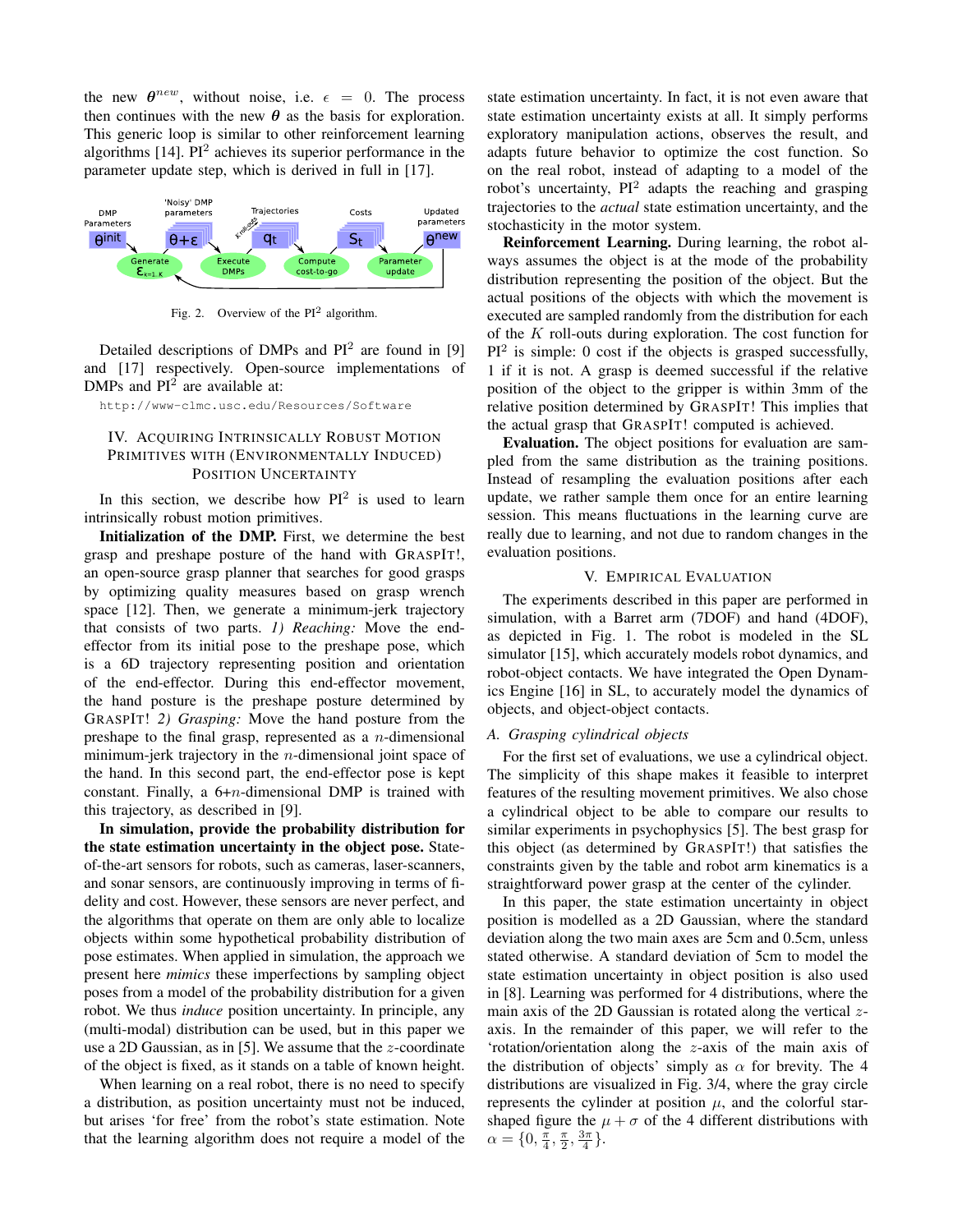The number of roll-outs per  $PI^2$  updates is  $K = 20$ , i.e. the DMP is executed 20 times with varying parameters  $\theta + \epsilon$  for every  $PI<sup>2</sup>$  update. The initial variance of the exploration noise  $\epsilon$  is chosen such that the average maximum mean absolute error along the three Cartesian end-effector coordinates is 1.4cm, along the orientation of the end-effector is 0.5◦ , and along the joint angles of the hand 6.4◦ . This means, for instance, that the maximum deviation from the noise-less trajectory along the x-coordinate of the movement is 1.4cm, averaged over all exploration trials.

#### *B. Learning curves and analysis of the resulting motions*

The learning curves for these four different orientations are depicted in Fig. 3. The initial success rate over the 20 evaluation trials lies between 0.85 and 0.75, so approximately 1 out of 5 grasps fails. Within  $25 \text{ PI}^2$  updates, corresponding to 500 roll-outs, the success rate is increased to 1.0 for all object distributions.  $PI^2$  is learning motion primitives that are able to grasp all the 20 objects in the evaluation set, and thus becoming intrinsically robust towards state estimation uncertainty.



Fig. 3. Learning curves for the 4 orientations of the object distributions  $(\alpha)$ . Their average is the thick dashed graph.

Adaptation in end-effector pose. Fig. 4A depicts the trajectory of the end-effector position for each of the object distributions. As can be seen, the position of the endeffector at  $t = T/2$  (i.e. when the end-effector motion stops and the hand closes) is adapted to the object distribution. In most cases, the end-effector moves beyond the initial position, such that it comes into contact with the object, and pushes it forward on the table before grasping it. By moving further, the robot is able to grasp objects that are farther away, whilst closer objects are pushed into place before grasping. Essentially, the robot is learning to use exploit physical contact with the object to increase the chance of successfully manipulating it. It is thus *learning* to perform fine manipulation *without* a model.

In Fig. 4B, the orientation of object distribution is plotted against the orientation of the end-effector in the  $x, y$ -plane at  $t = T/2$ . Although the effect is minor (the end-effector orientation ranges from 1.64 to 1.68 rad, which is just  $2°$ ) there is a strong and significant correlation between them  $(R = 0.998, p = 0.002)$ , which indicates adaptation.

A more substantial effect is seen when considering the position of the end-effector relative to its initial position before learning. In Fig. 4C, a line through each of the preshape position of the end-effector of the learned trajectories is drawn through the preshape position of the initial trajectory. The orientations of these lines correlates strongly with the orientation of the distribution ( $R = 0.992$ ,  $p = 0.008$ ) This means that there is structure in the adaptation of the endeffector position: it is a 1-dimensional translation relative to the initial position along an axis rotated by  $\alpha$ .



Fig. 4. A) End-effector trajectories near the object for different object distributions. Trajectories are plotted in the x, y-plane up to  $t = T/2$ . The position of the end-effector at  $t = T/2$  is depicted by big dot. Colors of the covariance matrices representing the object distributions correspond to the colors of the trajectories. The initial trajectory before learning is black. B) Correlation between orientation of the main axis of the covariance matrix of the object distribution and the end-effector orientation... C) and relative orientation of the end-effector position to the initial position.

Adaptation in hand posture. In Fig. 5, the posture of the hand over time is depicted. The upper graph depicts the finger span (i.e. the distance between the fingers) for the 4 learned trajectories. In comparison to the hand posture before learning as determined by GRASPIT!, the maximum grip span increases for all trajectories. On average it is 31% more. By opening up the gripper, the robot is less likely to collide with the object during the approach. This might seem like an obvious improvement over the preshape provided by GRASPIT! Nevertheless, that is only because we know from experience that it is better to be safe than sorry when we do not know the exact position of an object. Any method (e.g. a grasp or motion planner) that does not take state estimation uncertainty or possible inaccuracies of models into account does *not* have this experience, and has no reason to prefer a more open gripper over one that moves very closely past the object.

The lower graph in Fig. 5 depicts the three learned joint angles of the fingers, averaged over all object distributions. The initial minimum-jerk trajectories (which are hardly discernible from each other because all fingers close simultaneously) are again depicted as black lines. From these graphs, it is clear that the fingers open up more, which we already knew from analyzing the increased maximum finger span in the upper graph. More interestingly, the right finger of the hand (i.e. the one that grasps the cylinder at a higher position) opens more than the left finger. This effect happens throughout almost the entire movement, but is only significant (*t*-test,  $p < 0.05$ ) around  $t = 2.0s$  as indicated by the thicker lines.

We verified the adaptive value of this difference on another 100 object positions, randomly sampled from the distribution with  $\alpha = \frac{\pi}{4}$ . With the learned movement for this distribution,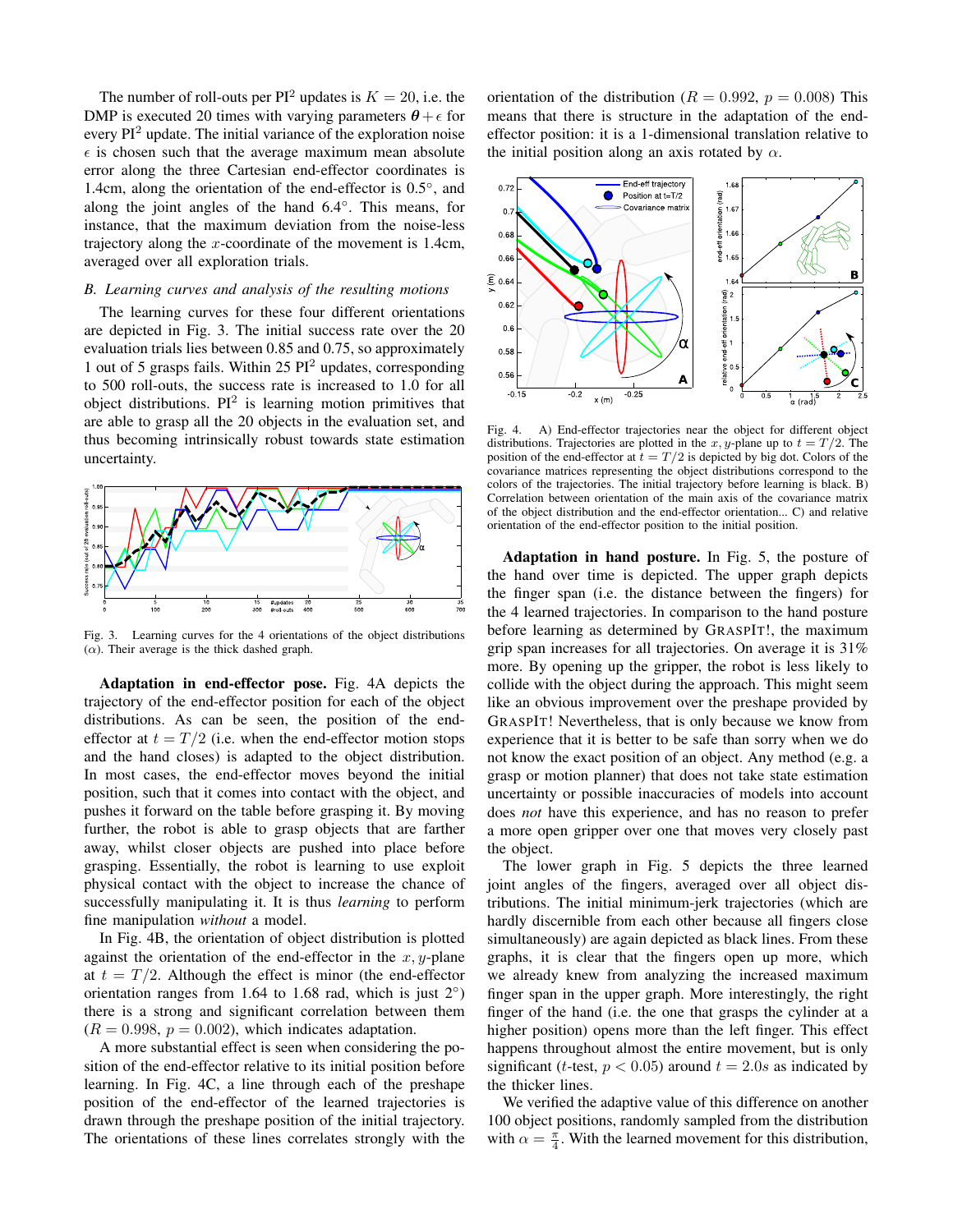

Fig. 5. Above: The finger span over time for each trajectory. Below: The joint angles trajectories of the three fingers, averaged over the 4 trajectories.

3 objects were not grasped successfully. We then used the joint trajectory of the left finger for both left/right fingers, in which case 10 objects were not grasped successfully. When setting both fingers to the trajectory of the right finger, this number is 7. So not only is the difference in joint angles between the left and right finger significant at  $t = 2.0$ , it also has adaptive value, as they exchanging them (in an otherwise symmetric hand) leads to lower performance.

The reason this is is that the right 'upper' finger grasps the cylinder just above its center of gravity, and the left 'lower' finger just below. Therefore, when coming into contact with the object, the upper finger is more likely to knock over the object, whereas the lower finger is more likely to shove it into a graspable position through fine manipulation. For this reason, the left finger on average opens up more than the right finger, to avoid premature contact with the object. So around the  $t = 2.0s$  mark, the lower finger first pushes the object inwards towards the gripper, after which the upper finger closes in afterwards to complete the grasp. This strategy had not occurred to us before seeing the results of learning, and demonstrates that even very subtle movements in preshaping and grasping may contribute to successful manipulation. We believe that experience-based learning is the key to discovering such strategies.

#### *C. Generalization to different positions*

DMPs represent an attractor landscape towards a goal state g. By changing g, the attractor landscape changes, and the DMP is able to generalize to different goal states than the one with which it was trained [9]. In this experiment, we change the position of the cylinder on the table, and give this as the goal state  $q$  to the DMP. Note that only two values in  $g$  are changed; those relating to the  $x, y$  coordinates of the novel goal state. The main question we seek to answer here is: do the trajectories of the other dimensions in the DMP (i.e. those representing the orientation of the end-effector and the joint angles of the hand) also generalize to these different positions? To this end, we ran 20 evaluation trials

with random object positions for  $\alpha = 0.0$  at these different positions, and measured the success rate at each position. The results are depicted in Fig. 6. For good measure, the trajectory *before* learning is also evaluated for all positions.



Fig. 6. Left: Generalization of the learned trajectory to new object positions for  $\alpha = 0.0$ . Right: Similar, for the initial trajectory before learning. The pie charts and the numbers represent the number of failed grasps out of 20. The positions in the upper left corner have not been tested, as they lead to an immediate collision with the end-effector. The lower positions are outside of the workspace of the robot. Positions for which the success rate  $>= 0.95$  have been marked by a gray background.

The ability to grasp successfully in the face of state estimation uncertainty generalizes to quite a large area of approximately  $0.4m \times 0.3m$ , i.e. the number of failed grasps in the gray area in Fig. 6 is only 3 out of 260. The generalization is not good when the  $x$  or  $y$  coordinate of the position of the object is close to x or y coordinate of the initial position of the end-effector respectively. For these positions, a strategy that actively goes around the object is required.

The trajectory before learning only achieves a success rate of higher than 0.9 at one position. At this position, the movement of the end-effector towards the goal is exactly aligned with  $\alpha$ . At positions where the learned trajectory does not perform well, the initial trajectory achieves similar or slightly better performance.

## *D. Generalization to different distributions*

In a following experiment, the standard deviation is the same for both axes, but varied in magnitude, i.e. a circular distribution with standard deviations of 0.5, 1.0 and 5.0cm. The bold diagonal in Table I summarizes the results of learning after 30 updates.

Note that a standard deviation of 5cm in both directions is quite substantial, and it is not possible to learn a motion primitive that is sufficiently robust towards this level of uncertainty. The success rate does not go above 0.8, even when running 100 updates. This however, is not a shortcoming of our learning algorithm. It is simply not possible to successfully grasp all objects at the positions in the evaluation set with this manipulator in one motion. Essentially, the success rate of 0.8 gives us an indication of the best the robot can do, given the large amount of variance in the object's position.

We then used the three learned motion primitives, and cross-evaluated them on the other distributions. The offdiagonal values in Table I represent the success rates of these experiments. These values show that learning with high variance in object position generalizes well to low